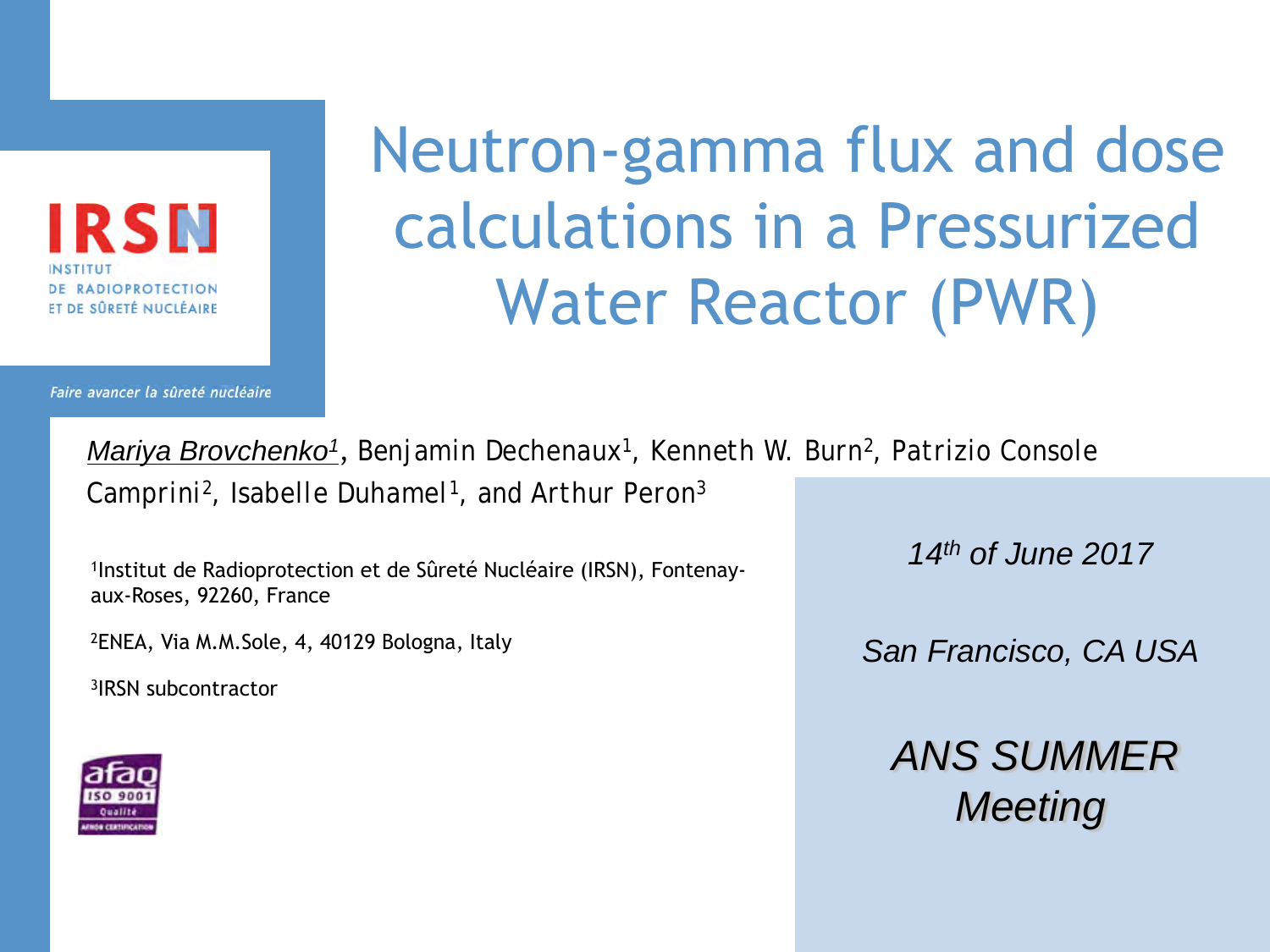# Content

- Introduction
- Monte Carlo calculations in the PWR
	- Reactor model Tihange-1
	- ❖ Fission distribution in the core
	- **❖** Variance reduction parameters
- Results
- Conclusion

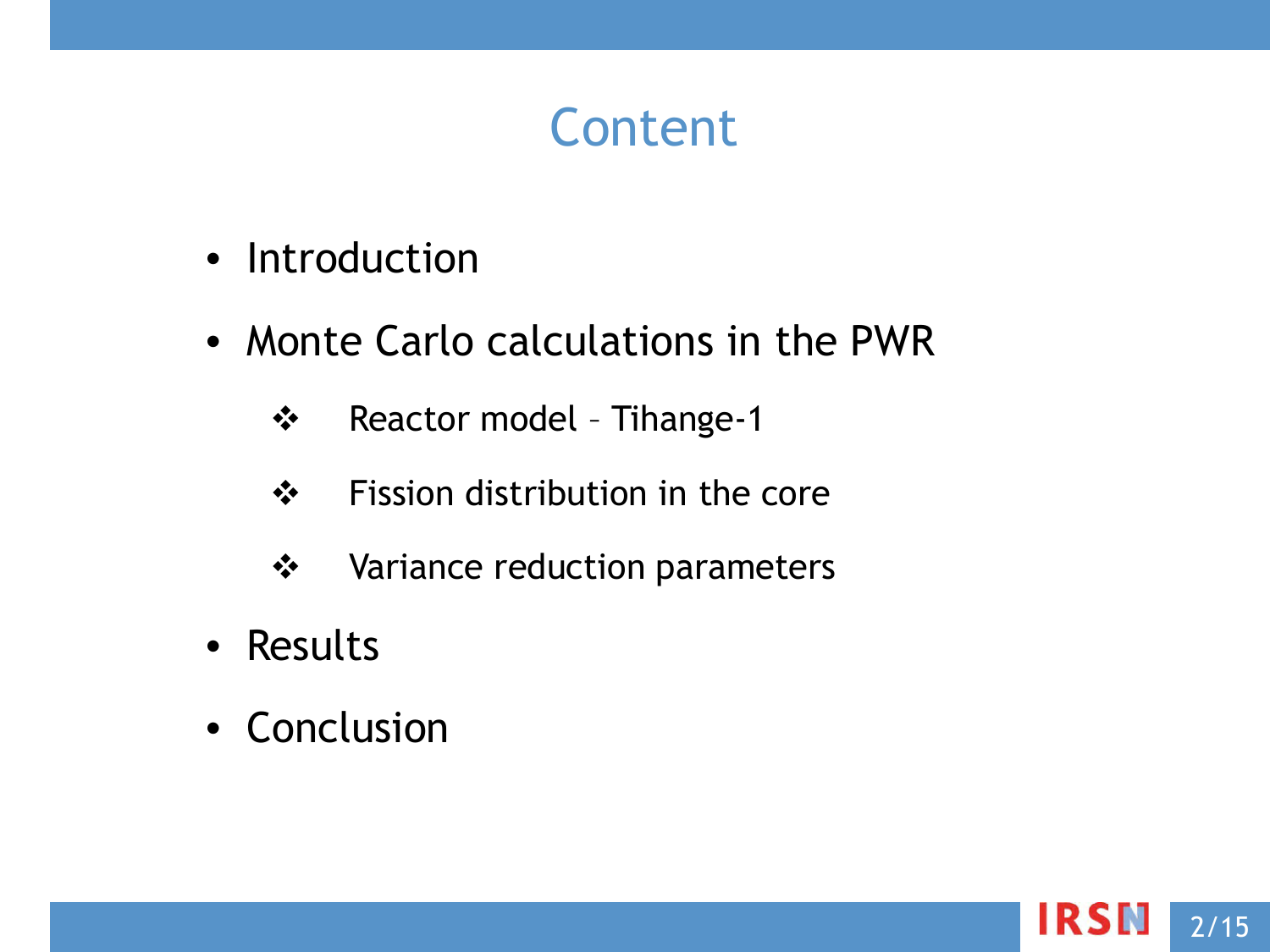#### **Introduction**

# *General context*

#### EDF NPPs initially designed for 40 years

- Feasibility study to extend the duration of NPPs operation
- IRSN: R&D as a support of expertise on safety
	- Mainly concerning non replaceable components: reactor vessel and internals, containment, electrical cables
	- Radiation environment calculation in the nuclear reactor



# R&D project

#### DISCOMS: DIstributed Sensing for COrium Monitoring and Safety

Feasibility study of instrumentation implementation:



- Optical Fiber Sensors (OFS)
- Self Powered Neutron Detectors (SPNDs)

#### Monitor:

- Status of the third barrier of confinement
- Pressure vessel breakthrough, concrete floor erosion and corium cooling

**IRSN in charge of radiation environment calculations:**  *neutron and gamma dose, flux spectra*

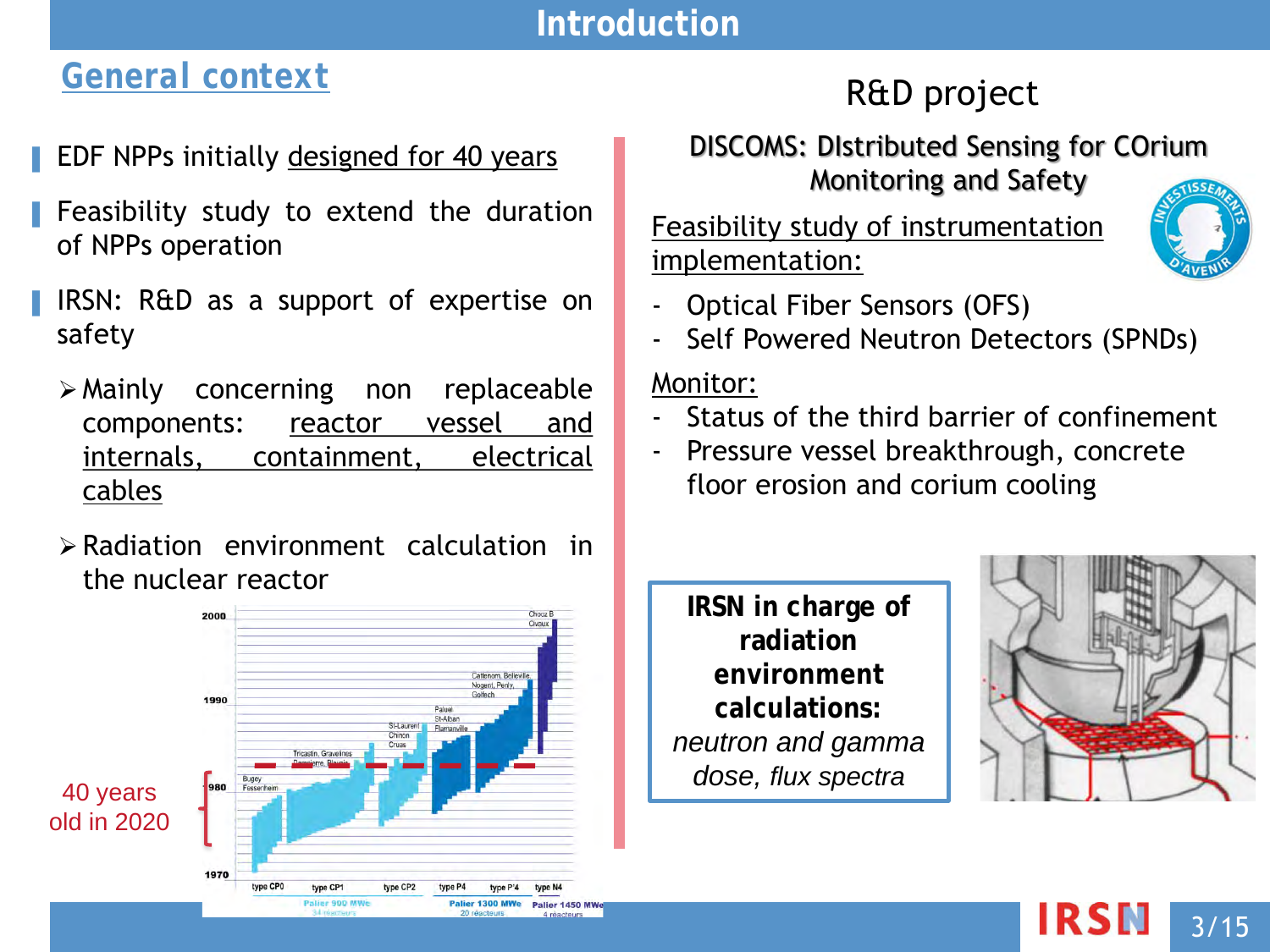#### **Introduction**

# *Monte Carlo simulation of the nuclear reactor*

#### **Monte Carlo codes:**

Solve the n-γ transport equation using precise geometry & continuous energy cross sections

**Core:** 

Dimensions  $\sim$ 3.6m x  $\sim$ 3m

Neutron mean free path ~1-2 cm

 $\rightarrow$  To cover the reactor core, a lot of simulated particles **are needed**

 $\rightarrow$  Outside the core the flux is strongly attenuated: more **simulated particles are needed increasing strongly the calculation time**

To rise this challenge

→ **Variance reduction techniques** are used to increase the statistics for the researched responses

**L** Collaboration with *ENEA*, *Bologna* Detectors

#### **Calculation scheme:**

Fission distribution in the core



Variance reduction parameters optimisation





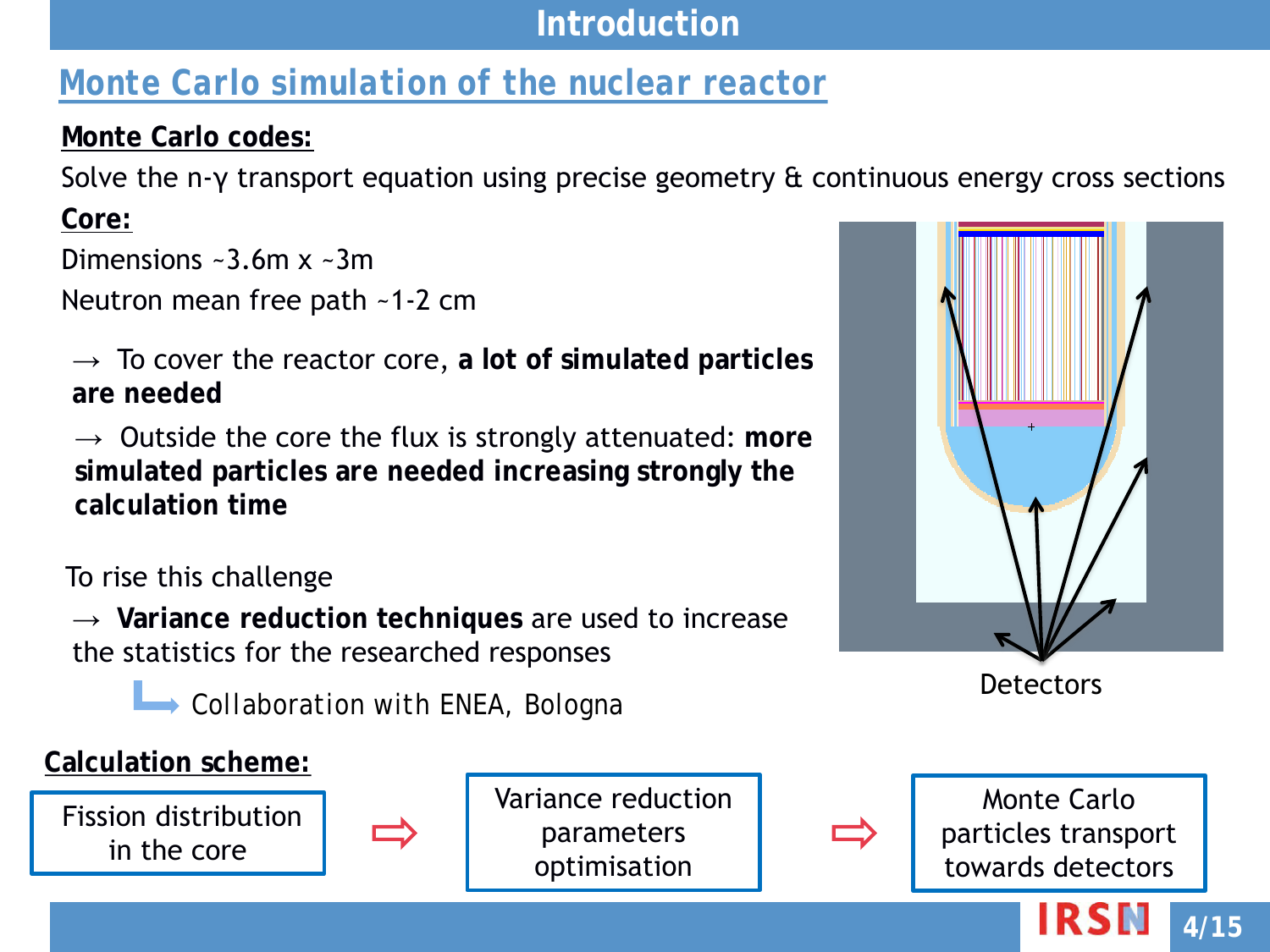#### **Reactor model**

# *PWR reactor modelling with MCNP*

**Core is based on the Tihange-1 reactor in Belgium** (public data available, with associated flux in-core distribution measurements, similar to French PWRs)

**Hot zero power** (no thermal gradient)

**Fresh fuel** (3 types of enrichment with the highest enrichment on the edge of the core)



IRSN 5/15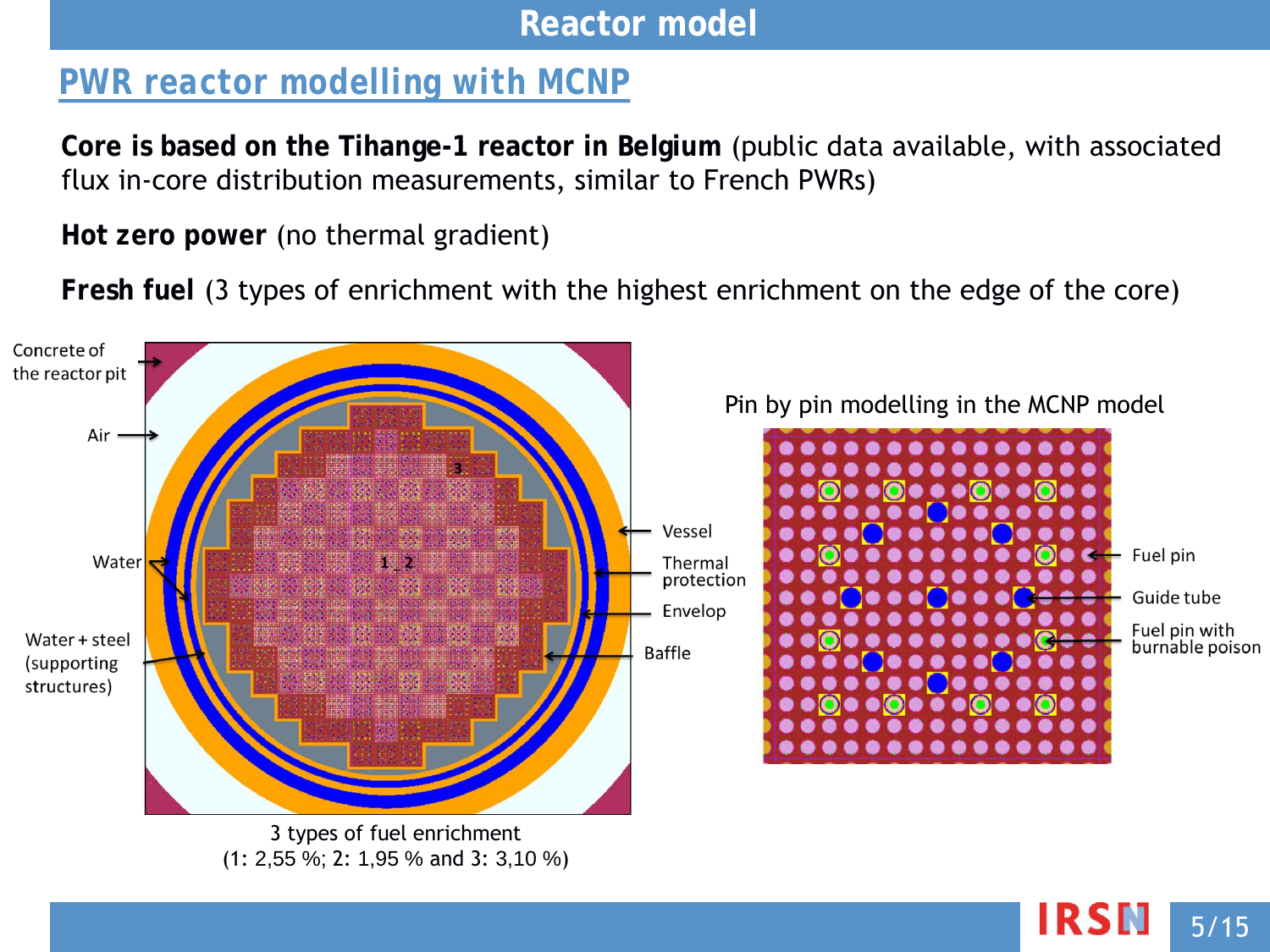**Reactor model**

# *PWR reactor modelling with MCNP*

**Modelling including structures in the bottom of the vessel and the reactor pit (supporting structures, piercing instrumentation tubes …)**



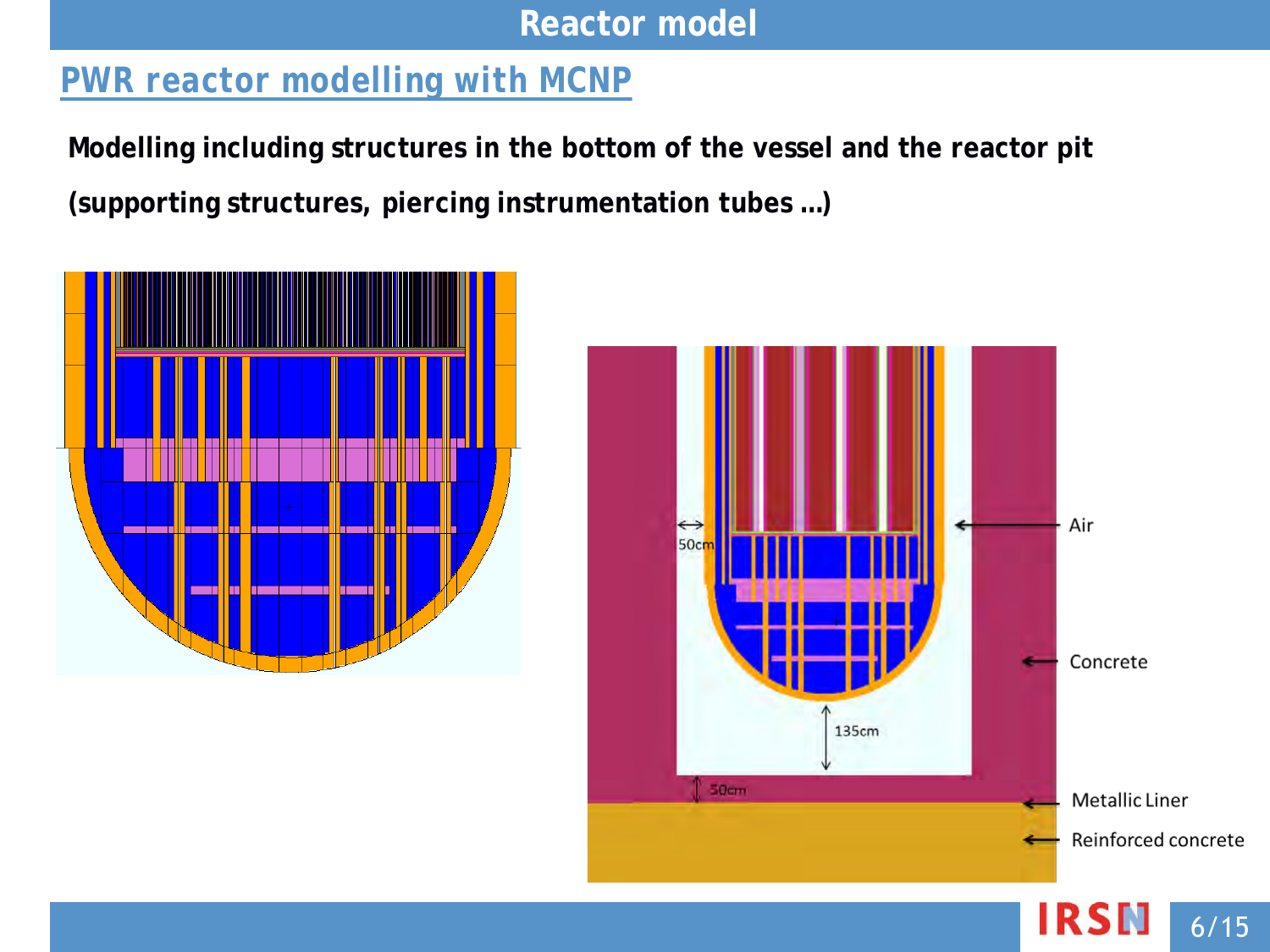### **Fission distribution**

# *Calculated fission distribution in the core*

#### **First step:**

- Converge the fission distribution in the core (criticality calculation  $~10^{10}$  particles)
- **Tally the fission reaction rate in each pin**

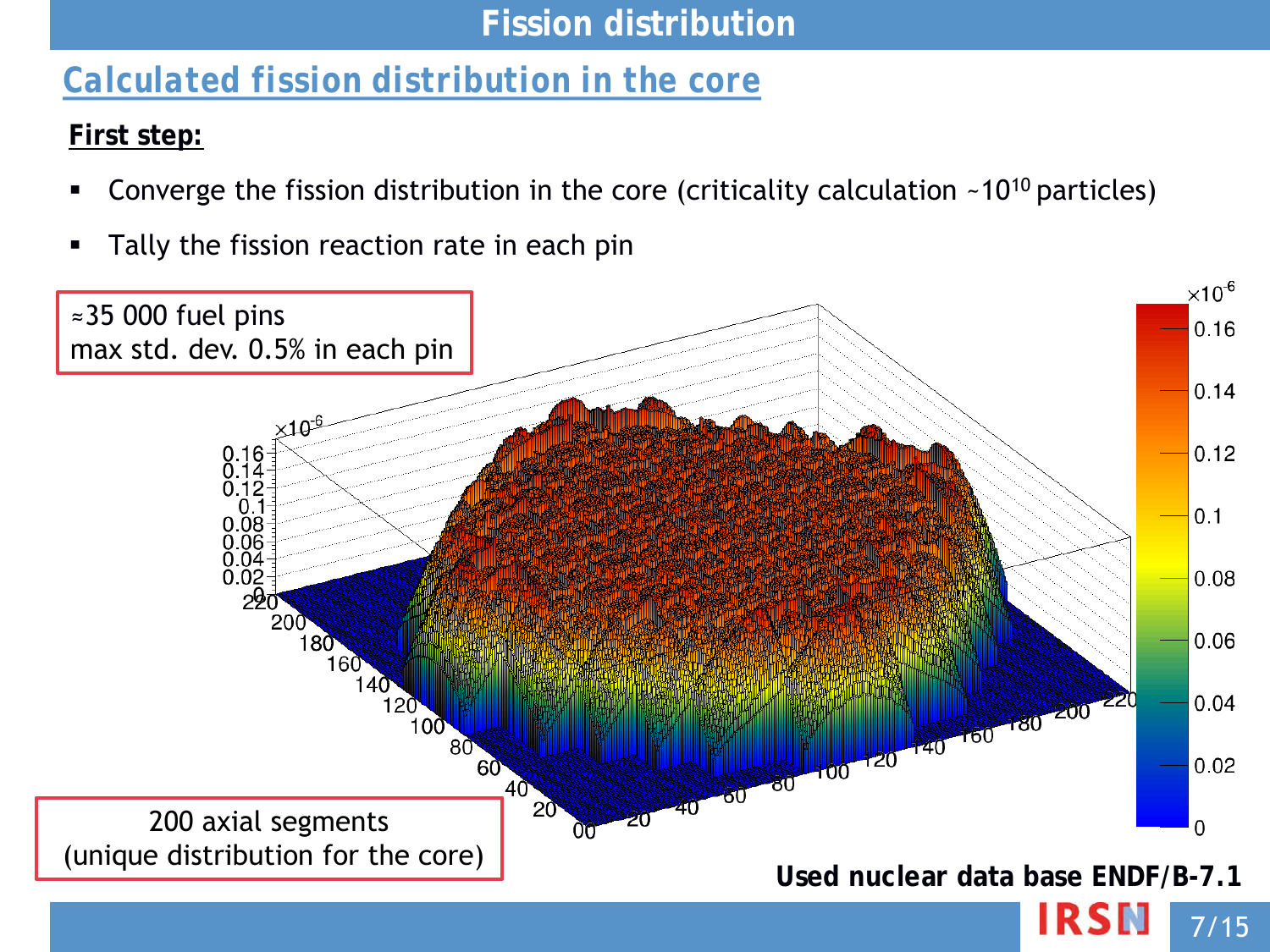# *Comparison of calculated fission distribution to experimental data*

Flux distribution measurements available with two separate measurement campaigns by FRAMATOME and by EDF

 $\rightarrow$  No measurement uncertainties available

Flux distribution in 1/8th of the core:

Comparison of the calculated values:



**Used nuclear data base ENDF/B-7.1**

**C-E : same order as discrepancies between both measurements**

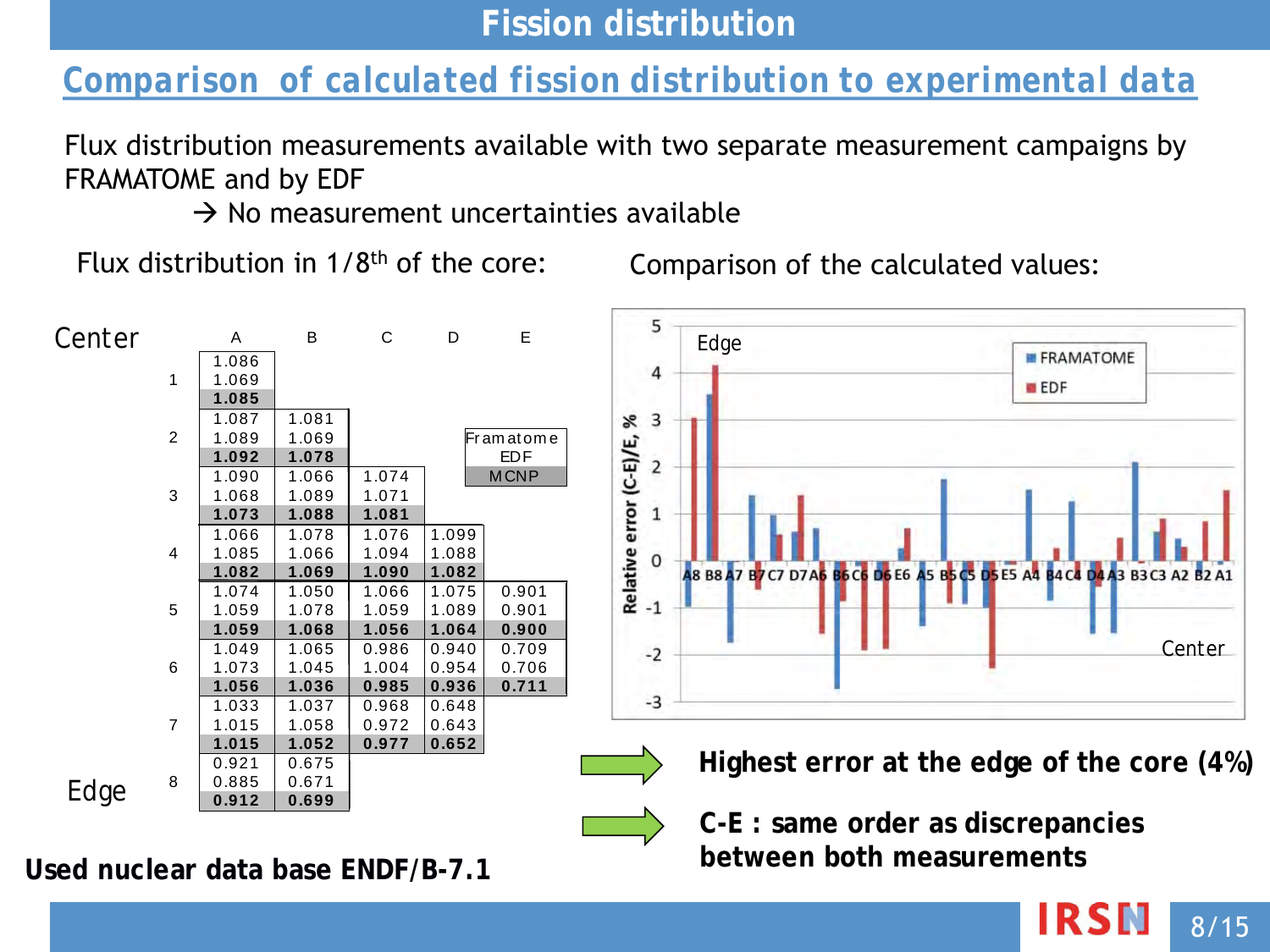#### **Variance reduction parameters**

### *Neutron and gamma responses*

#### **DISCOMS:**

- OFS  $\triangleright$  fast neutron fluence and gamma dose
	- $\triangleright$  possibility to embedded in the concrete

#### SPNDs  $\triangleright$  neutron and gamma flux spectra

Pressure Vessel

#### **Ageing:**

- $\triangleright$  Neutron fluence azimuthal pic on the inner side of the vessel & vessel bottom
- $\triangleright$  Neutron & gamma fluxes on the concrete
- $\triangleright$  Activation of internals + structures outside the vessel
	- **Work still ongoing**



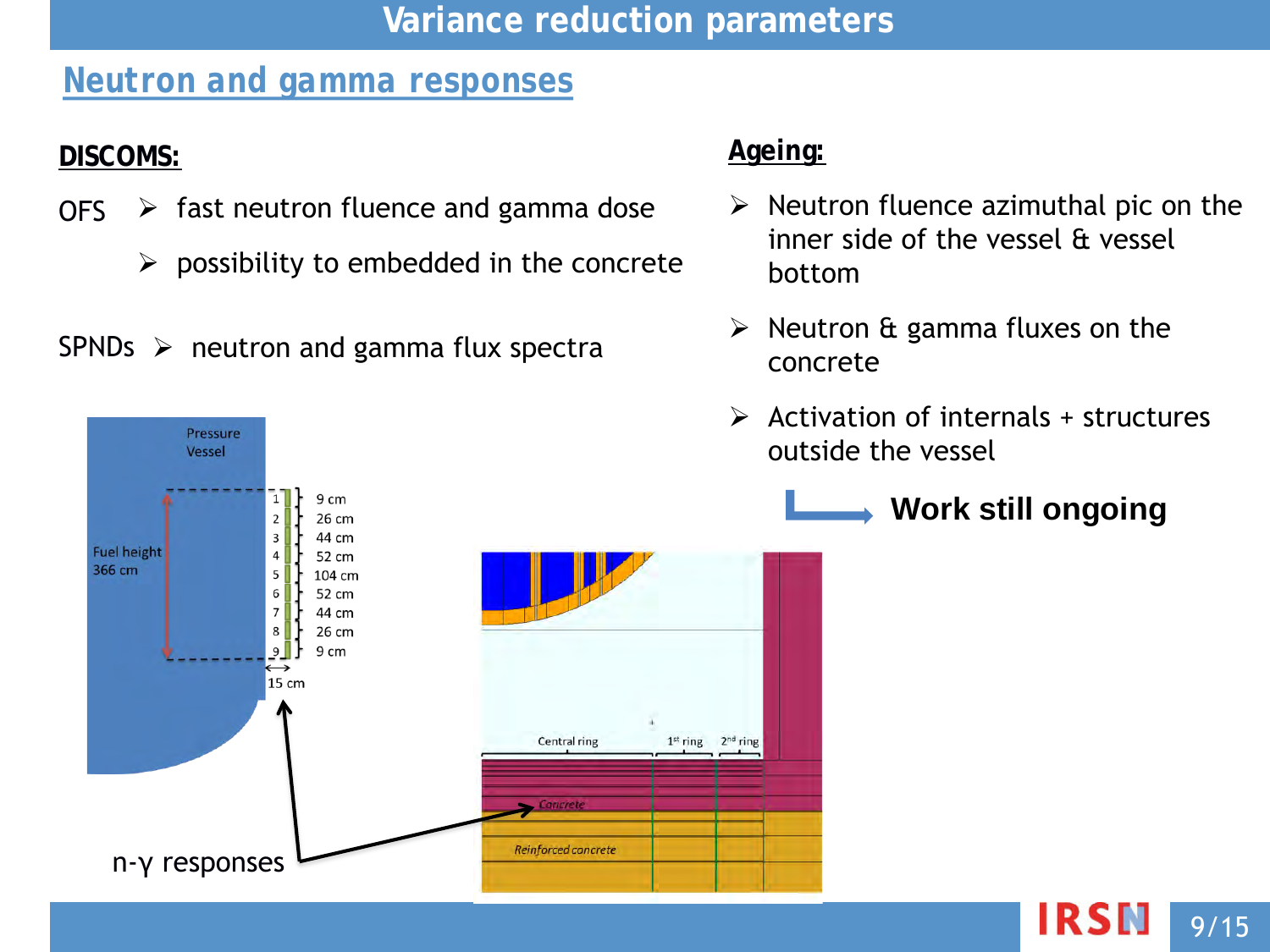#### **Variance reduction parameters**

### *Variance reduction parameters*

#### **IRSN-ENEA collaboration:**

 Kenneth W. Burn (ENEA) calculated the variance reduction parameters using the DSA (Direct Statistical Approach) method optimizing the parameters for the set of the responses of interest: inside and outside the vessel, in the concrete for n and  $y$ .



Weights for gamma rays of 0.7-1.5 MeV (using Weight Windows)

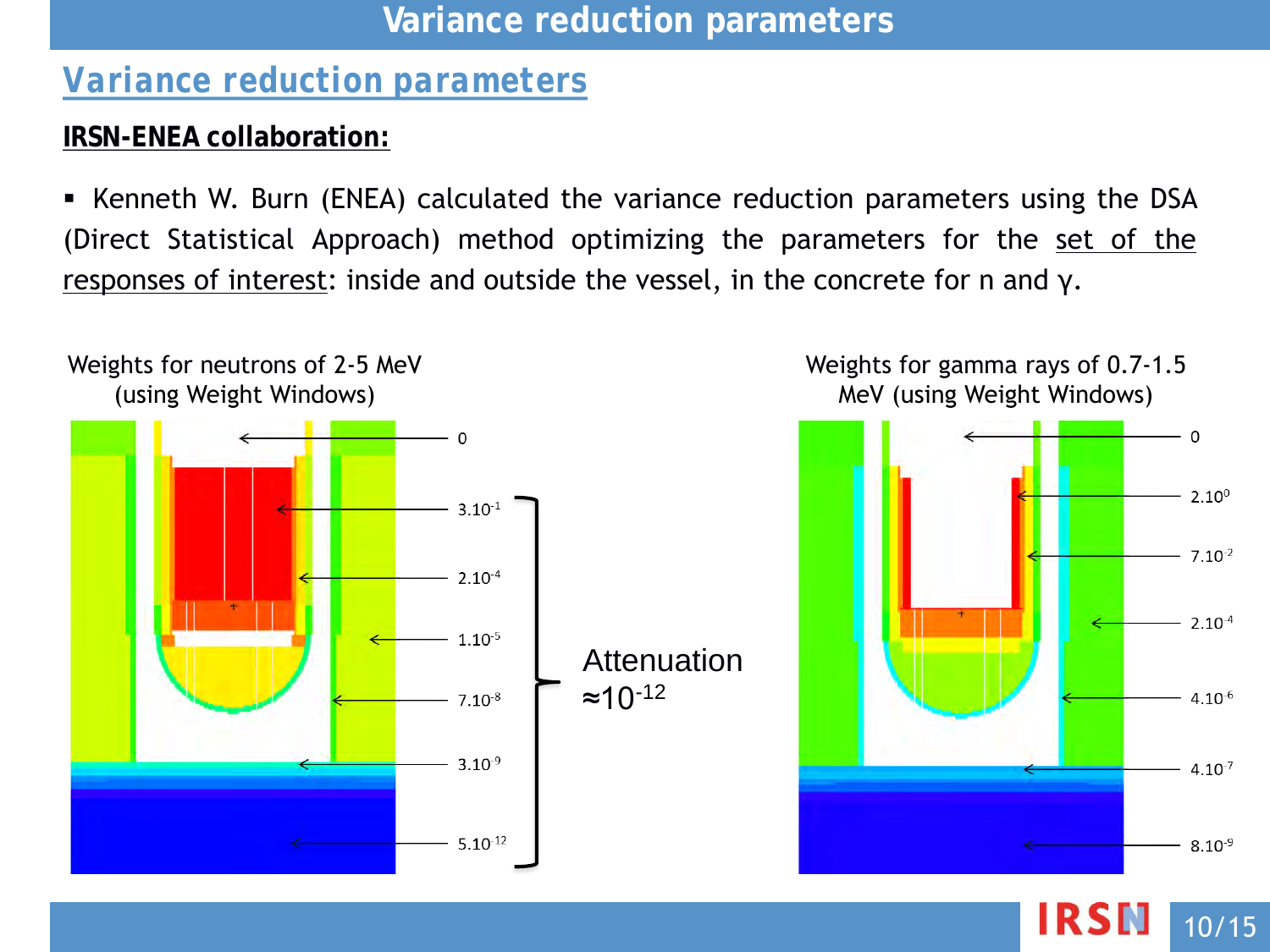## *Flux on the side of the vessel*



# **IRSN & ENEA calculations:**

 $\triangleright$  Use of different source distributions

# $\triangleright$  Nuclear Data bases

- $\triangleright$  IRSN: ENDF/B-VII.I
- $\triangleright$  ENEA: JEFF-3.1



**Axial position: no significant impact on n/γ spectra**





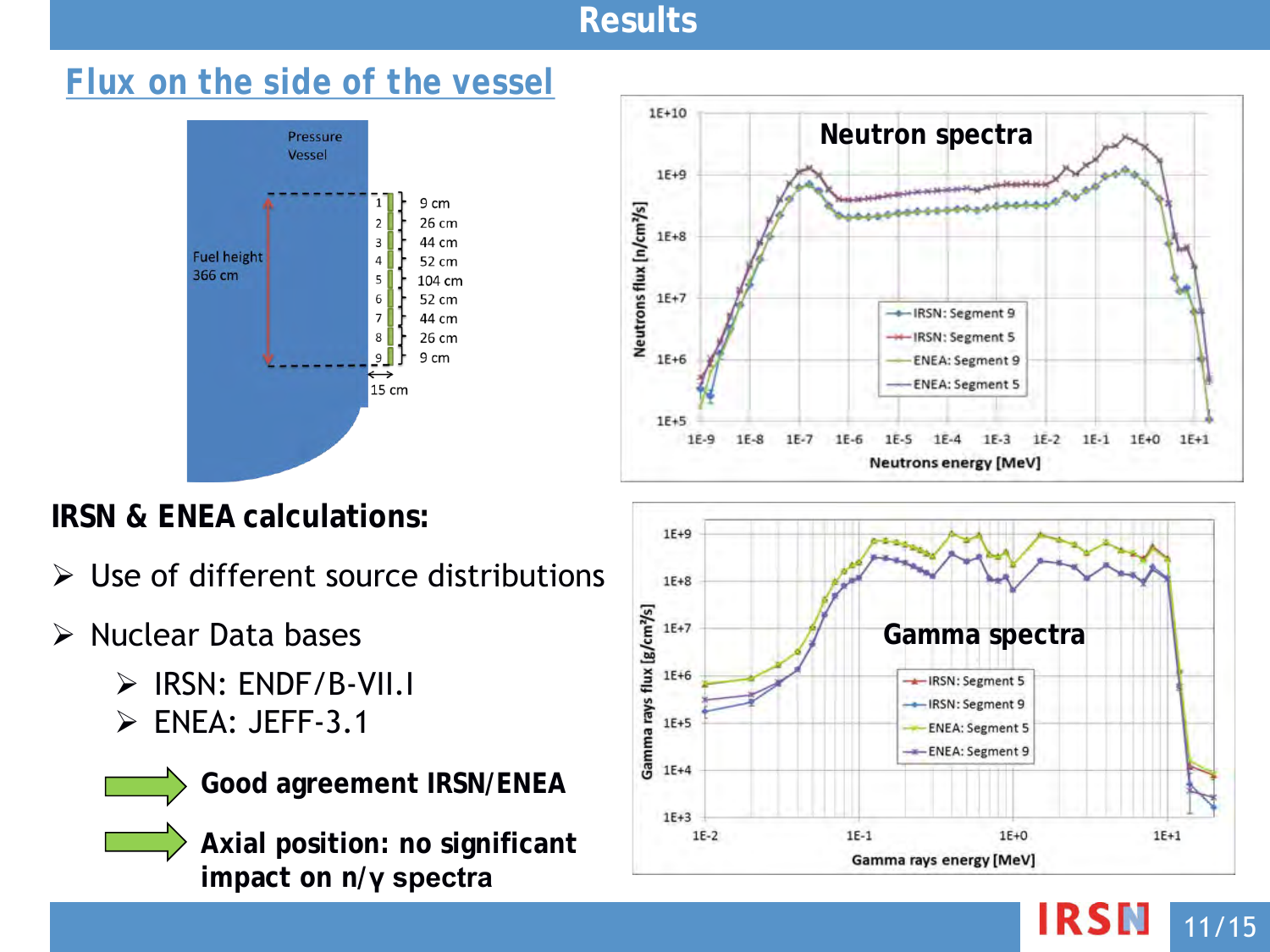

#### *Neutron flux in the basemat* Neutron flux on the surface of the basemat



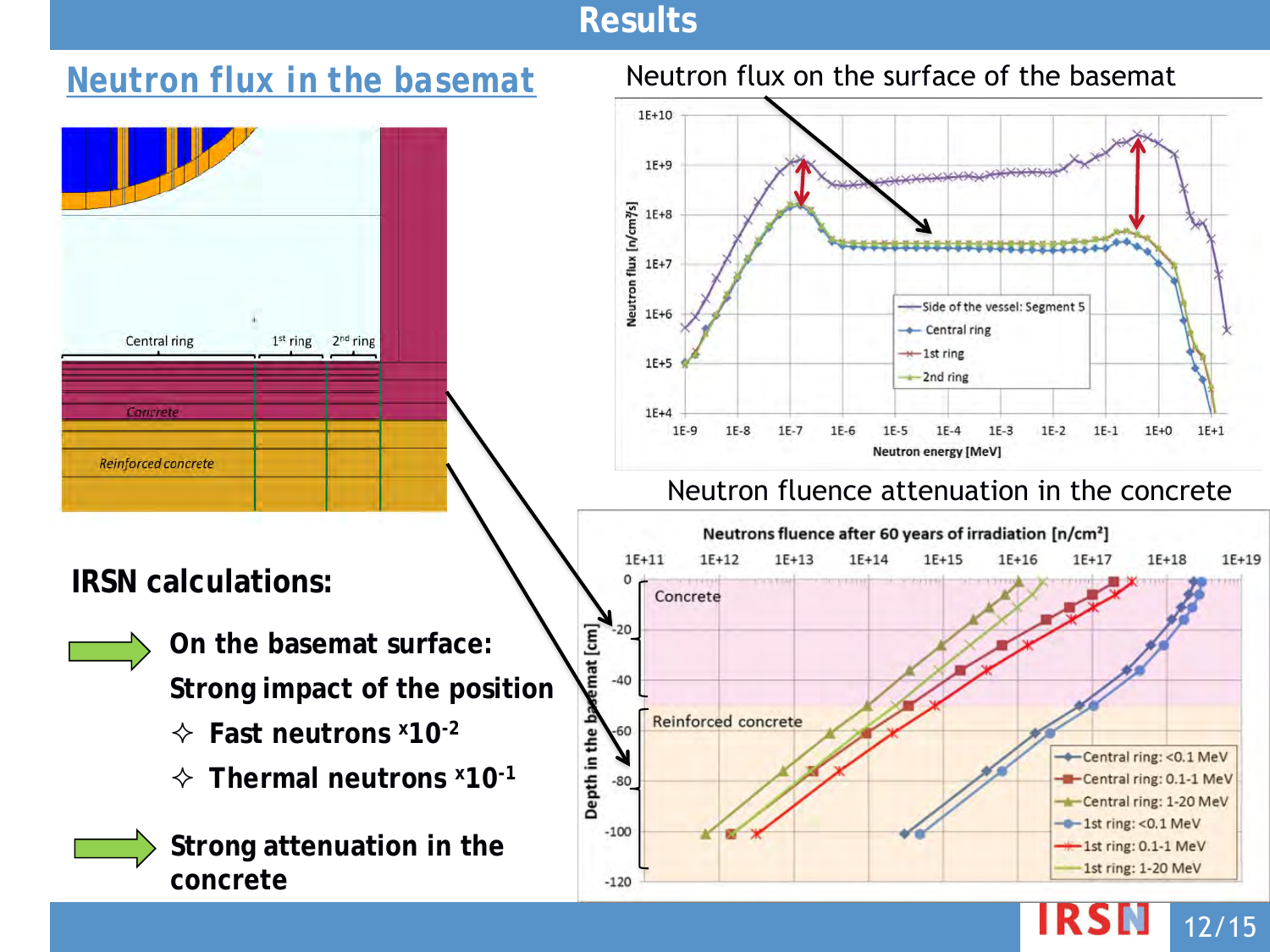# *Sensitivity study*

Example:

Pressure vessel material replacement

Stainless steel 304  $\rightarrow$  replaced by 16MND5

Goal: To see the impact of the vessel composition

| Main<br>elements | Fe | Cr                   | Ni                          | Mn   |
|------------------|----|----------------------|-----------------------------|------|
| 16MND5           |    | $96.8\%$ 0.3 % 0.7 % |                             | 1.4% |
| SS-304           |    |                      | $66.7%$ 20.2 % 11.2 % 2.0 % |      |

13/15

**IRSN** 

#### 60%  $1E+9$ 50% Neutron flux difference<br>(16MND5 - SS304)/SS304<br> $\frac{1}{8}$   $\frac{1}{8}$   $\frac{1}{8}$   $\frac{3}{8}$   $\frac{8}{8}$   $\frac{50}{8}$ Neutron flux (r) $\sqrt{cm^2/s}$ <br>Neutron flux (r) $\frac{1E+8}{1E+6}$ Vessel 16MND5 Vessel SS-304 0%  $1E+5$  $-10%$  $1E-9$  $1E-7$  $1E-5$  $1E-1$  $1E+1$  $1E-9$  $1E-7$  $1E-5$  $1E-3$  $1E-1$  $1E+1$  $1E-3$ Neutron energy [MeV] **Neutron energy [MeV]**

#### **Neutron flux outside the pressure vessel**

**Flux outside the vessel is sensitive to steel composition**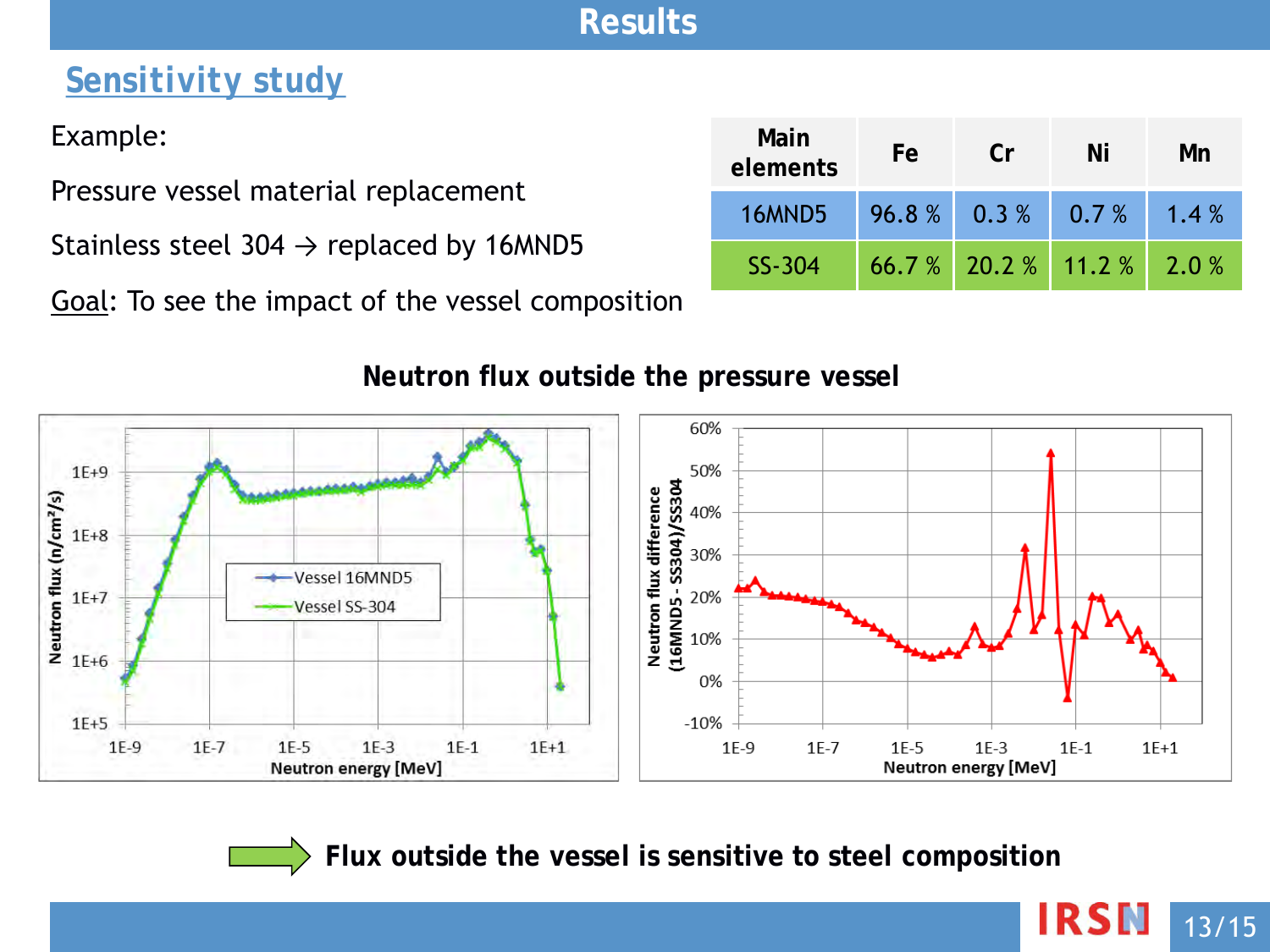# *Gamma production analysis*

Example:

Studied response: Kerma y on the basemat

Flagging of cells where the gammas are produced

Goal: To know which materials are important (need to be known precisely)



14/15

**IRSN** 



**Gammas are produced mainly in the concrete and only to 16% in the vessel**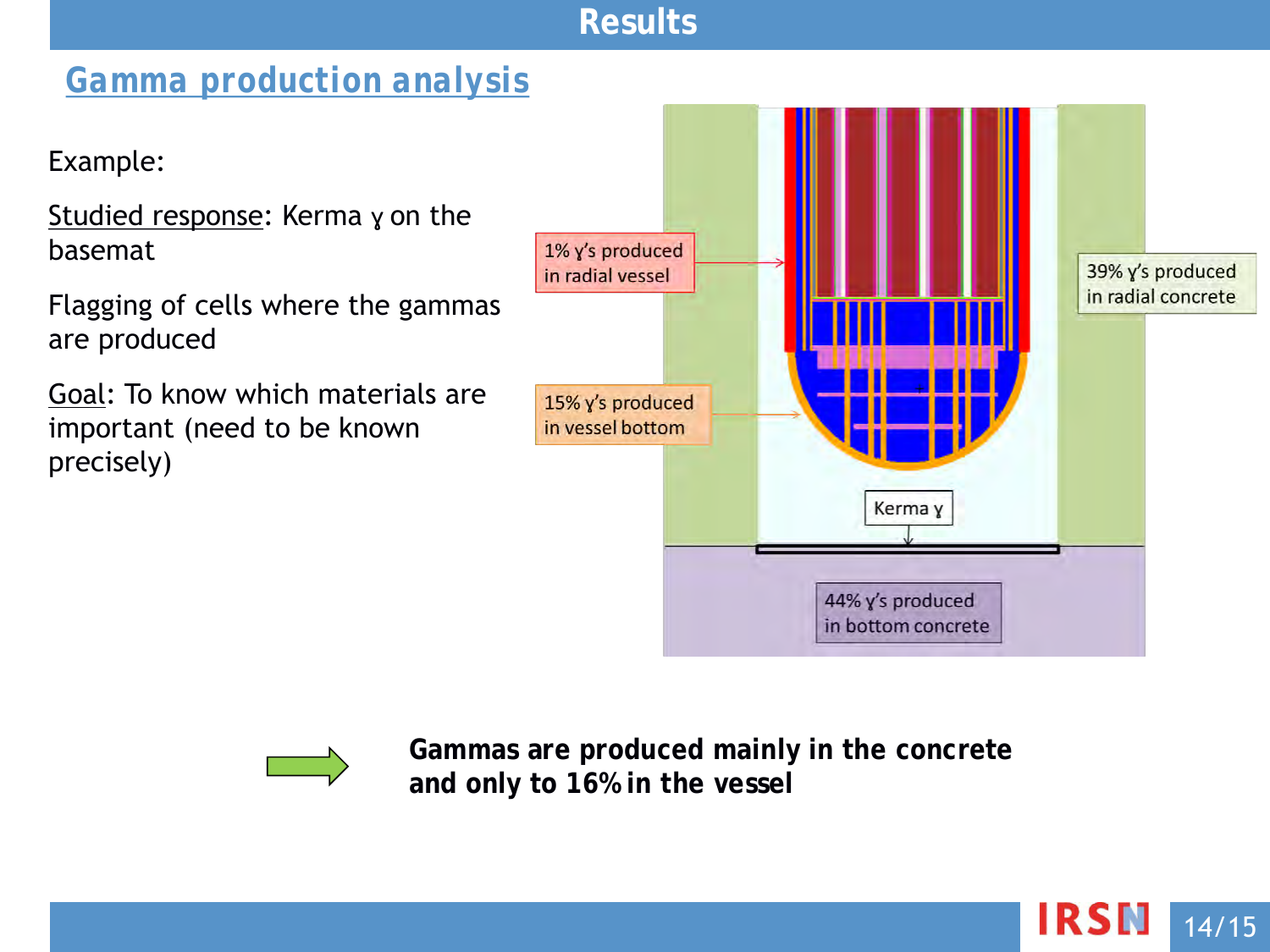#### **Conclusion**

# *Radiation calculations for ageing issue & R&D project*

- Radiation environment can be characterized with **"pure"** Monte Carlo simulations using variance reduction methods
	- **Time consuming** calculations, but **feasible** (burn-up, fission source distribution, variance reduction parameters and final transport calculations)
	- Needs **good knowledge** of the core and other structures in the reactor

Analysis/Sensitivity study to search for <u>important parameters</u> (compositions, ...)

 $\triangleright$  Ageing issue: different physical quantities can be derived from the neutron/gamma flux calculations as Kerma/Dose, DPA, activation, He/H production, …

#### *This work was performed thanks to:*

Kenneth Burn (ENEA), Patrizio Camprini (ENEA), Isabelle Duhamel (IRSN), Benjamin Dechenaux (IRSN), Joachim Miss (IRSN), Bernard Chaumont (IRSN), Arthur Peron (IRSN subcontractor), Pietro Signorotti (IRSN subcontractor), Bilel Boussetta (internship), Léa Tillard (internship)